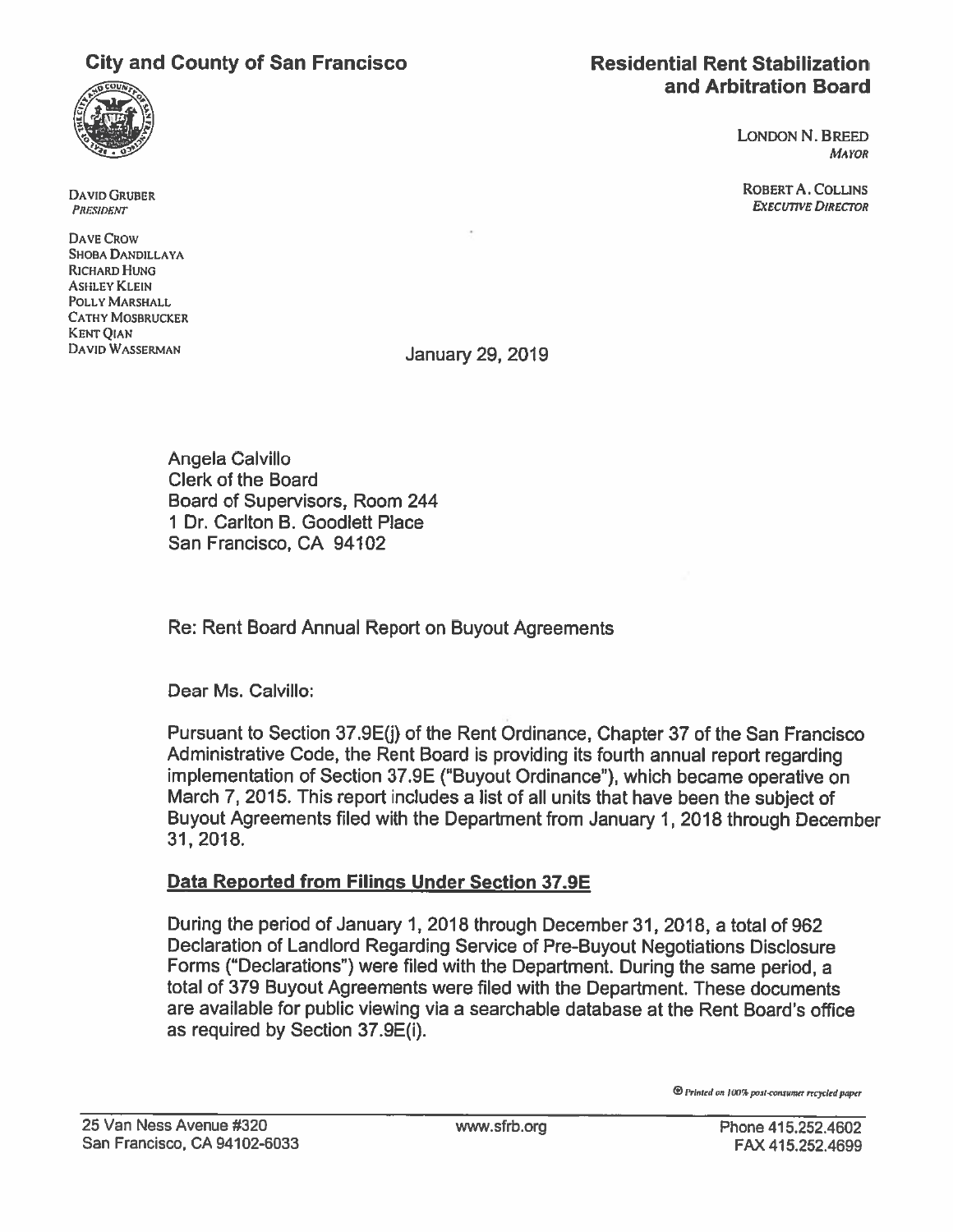The following list shows the total number of Declarations and Buyout Agreements filed with the Department during the reporting period, organized by zip code/neighborhood:

| <b>Zip Code/Neighborhood</b> | <b>Declarations Filed</b> | <b>Buyout Agreements Filed</b> |
|------------------------------|---------------------------|--------------------------------|
|                              |                           |                                |
| 94102 - Civic Center         | 29                        | 21                             |
| 94103 - South of Market      | 24                        | 20                             |
| 94104 - Downtown             | 0                         | $\bf{0}$                       |
| 94105 - Embarcadero          | $\mathbf 0$               | $\mathbf 0$                    |
| 94107 - Potrero              | 22                        | 11                             |
| 94108 - Chinatown            | 17                        | 3                              |
| 94109 - Tenderloin           | 104                       | 22                             |
| 94110 - Mission              | 155                       | 44                             |
| 94111 - Financial District   | $\mathbf 0$               | $\bf{0}$                       |
| $94112 - Ingleside$          | 81                        | 37                             |
| 94114 - Eureka Valley        | 46                        | 21                             |
| 94115 - Western Addition     | 26                        | 17                             |
| 94116 - Parkside             | 25                        | 16                             |
| 94117 - Haight-Ashbury       | 103                       | 28                             |
| 94118 - Inner Richmond       | 53                        | 23                             |
| 94121 - Outer Richmond       | 32                        | 15                             |
| $94122 -$ Sunset             | 70                        | 24                             |
| 94123 - Marina               | 44                        | 14                             |
| 94124 - Bayview              | 17                        | 8                              |
| 94127 - West Portal          | 12                        | $\overline{7}$                 |
| 94131 - Diamond Heights      | 30                        | 21                             |
| 94132 - Lake Merced          | 6                         | 3                              |
| 94133 - North Beach          | 40                        | 13                             |
| 94134 - Portola              | 26                        | 11                             |
| <b>Totals</b>                | 962                       | 379                            |

A list of all rental units that have been the subject of Buyout Agreements filed with the Rent Board between January 1, 2018 and December31, 2018 is attached to this repor<sup>t</sup> in accordance with Section 37.9E(j).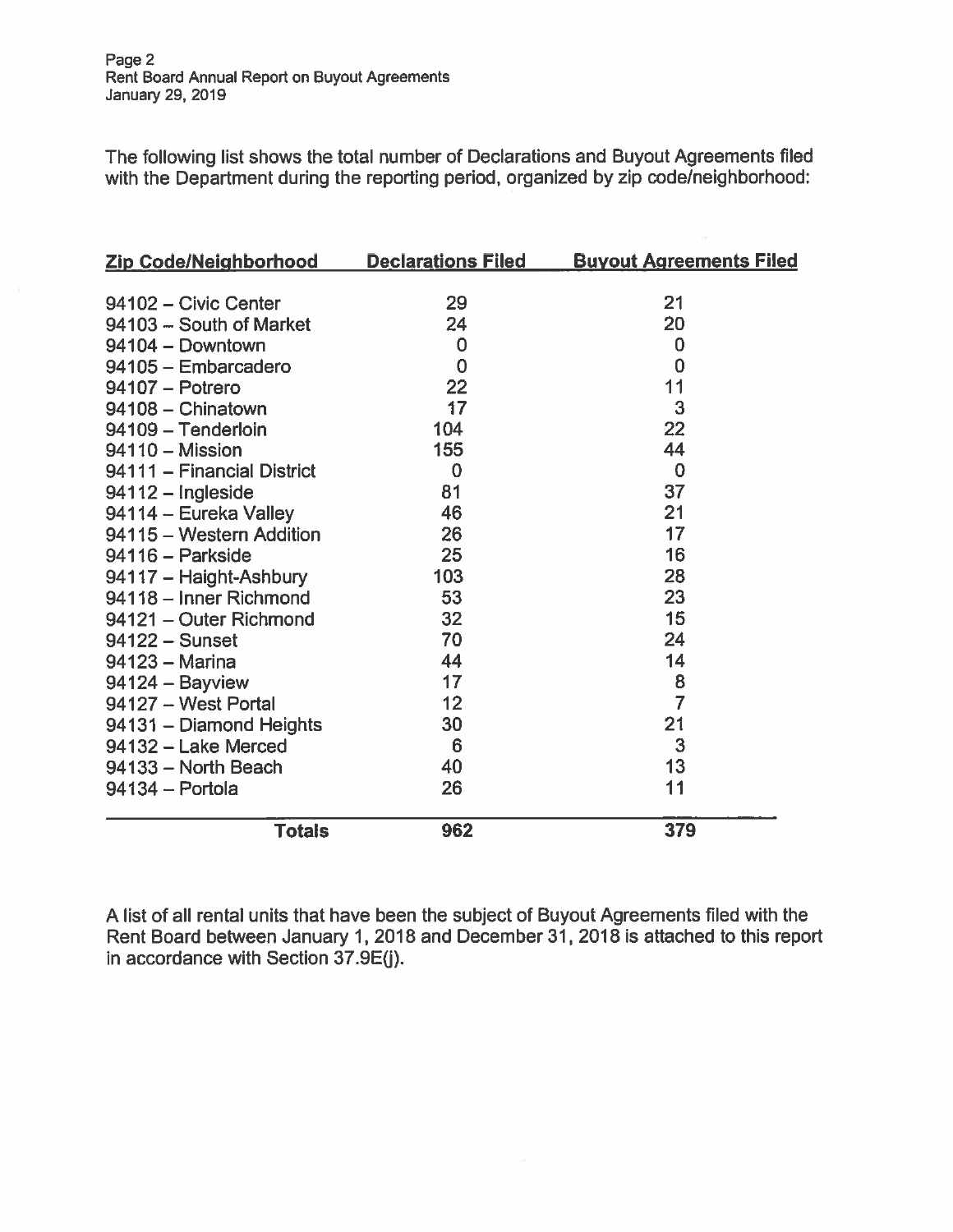Page 3 Rent Board Annual Report on Buyout Agreements January 29, 2019

This repor<sup>t</sup> on Buyout Agreements can be found on our website under "Statistics," using the link entitled "Annual Buyout Agreements Report." Please call me at 252-4628 should you have any questions regarding this report.

Sincerely,

 $flatA,$  Collect

Robert A. Collins Executive Director Residential Rent Stabilization and Arbitration Board

> Mayor London N. Breed Supervisor Norman Yee Supervisor Sandra Lee Fewer Supervisor Catherine Stefani Supervisor Aaron Peskin Supervisor Gordon Mar Supervisor Vallie Brown Supervisor Matt Haney Supervisor Rafael Mandelman Supervisor Hillary Ronen Supervisor Shamann Walton Supervisor Ahsha Safai Commissioner David G. Gruber Commissioner Dave Crow Commissioner Shoba Dandillaya Commissioner Richard Hung Commissioner Ashley Klein Commissioner Polly Marshall Commissioner Cathy Mosbrucker Commissioner Kent Qian Commissioner David Wasserman Library Documents Dept.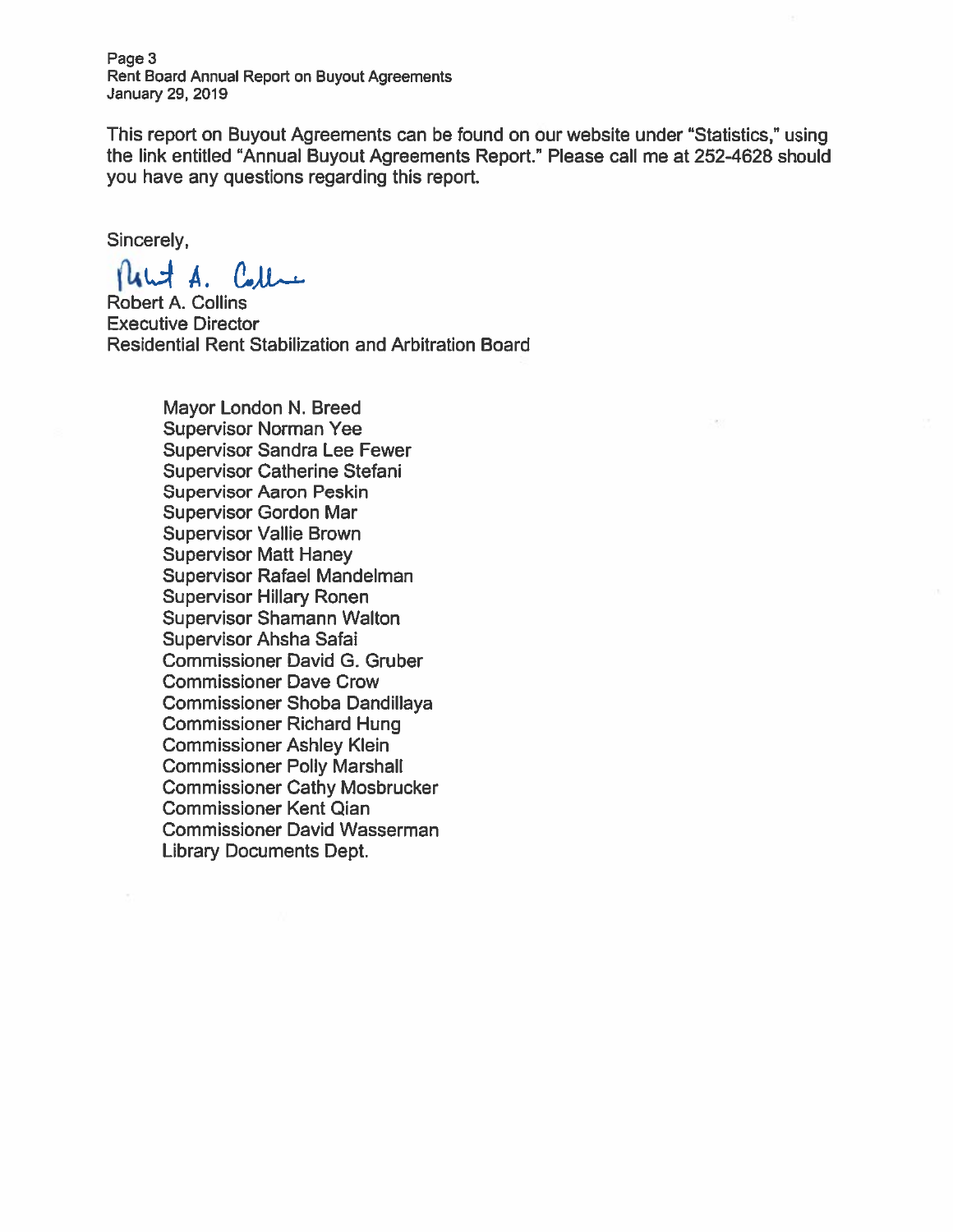

## Residential Rent Stabilization and Arbitration Board City & County Of San Francisco

## Buyout Ordinance Annual Report Total Number of Buyout Agreements Filed - 379

## 1/1/2018 Through 12/31/2018

|       | Date<br><b>Filed</b> | <b>Buyout ID</b> | <b>Property Address</b>      | <b>Zip Code</b> | # OT<br><b>Buyout</b><br><b>Agreements</b> |
|-------|----------------------|------------------|------------------------------|-----------------|--------------------------------------------|
| 94102 |                      |                  |                              |                 | 21                                         |
|       | 2/16/2018            | B170830          | 120 Ellis Street, #206       | 94102           |                                            |
|       | 2/16/2018            | B170831          | 120 Ellis Street, #207       | 94102           |                                            |
|       | 6/8/2018             | B172302          | 109 Buchanan Street, #1      | 94102           |                                            |
|       | 6/20/2018            | B171002          | 309 Oak Street               | 94102           |                                            |
|       | 7/10/2018            | B181491          | 56 Mason Street, #304        | 94102           |                                            |
|       | 7/10/2018            | B181492          | 56 Mason Street, #305        | 94102           |                                            |
|       | 7/10/2018            | B181493          | 56 Mason Street, #307        | 94102           |                                            |
|       | 7/10/2018            | B181494          | 56 Mason Street, #317        | 94102           |                                            |
|       | 7/10/2018            | B181495          | 56 Mason Street, #318        | 94102           |                                            |
|       | 7/10/2018            | B181496          | 56 Mason Street, #319        | 94102           |                                            |
|       | 7/10/2018            | B181497          | 56 Mason Street, #320        | 94102           |                                            |
|       | 7/10/2018            | B181498          | 56 Mason Street, #401        | 94102           |                                            |
|       | 7/10/2018            | B181499          | 56 Mason Street, #405        | 94102           |                                            |
|       | 7/10/2018            | B181500          | 56 Mason Street, #407        | 94102           |                                            |
|       | 7/10/2018            | B181501          | 56 Mason Street, #412        | 94102           |                                            |
|       | 7/10/2018            | B181502          | 56 Mason Street, #415        | 94102           |                                            |
|       | 7/10/2018            | B181503          | 56 Mason Street, #417        | 94102           |                                            |
|       | 7/10/2018            | B181504          | 56 Mason Street, #420        | 94102           |                                            |
|       | 7/10/2018            | B182167          | 56 Mason Street, #316        | 94102           |                                            |
|       | 8/15/2018            | B181490          | 56 Mason Street, #202        | 94102           |                                            |
|       | 11/27/2018           | B182830          | 145 Fell Street, #501        | 94102           |                                            |
| 94103 |                      |                  |                              |                 | 20                                         |
|       | 1/11/2018            | B172951          | 1327 Stevenson Street        | 94103           |                                            |
|       | 3/23/2018            | B180916          | 2874 16th Street             | 94103           |                                            |
|       | 3/23/2018            | B180917          | 2874 16th Street, #a         | 94103           |                                            |
|       | 3/23/2018            | B180918          | 2876 16th Street             | 94103           |                                            |
|       | 3/23/2018            | B180919          | 2876 16th Street, #a         | 94103           |                                            |
|       | 3/23/2018            | B180920          | 2878 16th Street             | 94103           |                                            |
|       | 3/23/2018            | B180921          | 2878 16th Street, #a         | 94103           |                                            |
|       | 5/16/2018            | B181299          | 1353 Stevenson Street        | 94103           |                                            |
|       | 6/5/2018             | B181717          | 1355 Stevenson Street        | 94103           |                                            |
|       | 6/26/2018            | B181749          | 1353 Stevenson Street, #b    | 94103           |                                            |
|       | 6/26/2018            | B180734          | <b>170 Dolores Street</b>    | 94103           |                                            |
|       | 6/26/2018            | B180735          | 172 Dolores Street           | 94103           |                                            |
|       | 6/26/2018            | B180736          | <b>174 Dolores Street</b>    | 94103           |                                            |
|       | 7/23/2018            | B181300          | 448 14th Street              | 94103           |                                            |
|       | 7/25/2018            | B181728          | 14 Isis Street, #5           | 94103           |                                            |
|       | 8/24/2018            | B171224          | <b>1342 Stevenson Street</b> | 94103           |                                            |
|       | 8/30/2018            | B171222          | 1338 Stevenson Street, #d    | 94103           |                                            |
|       | 9/25/2018            | B182006          | 1338 Jessie Street           | 94103           |                                            |
|       |                      |                  |                              |                 |                                            |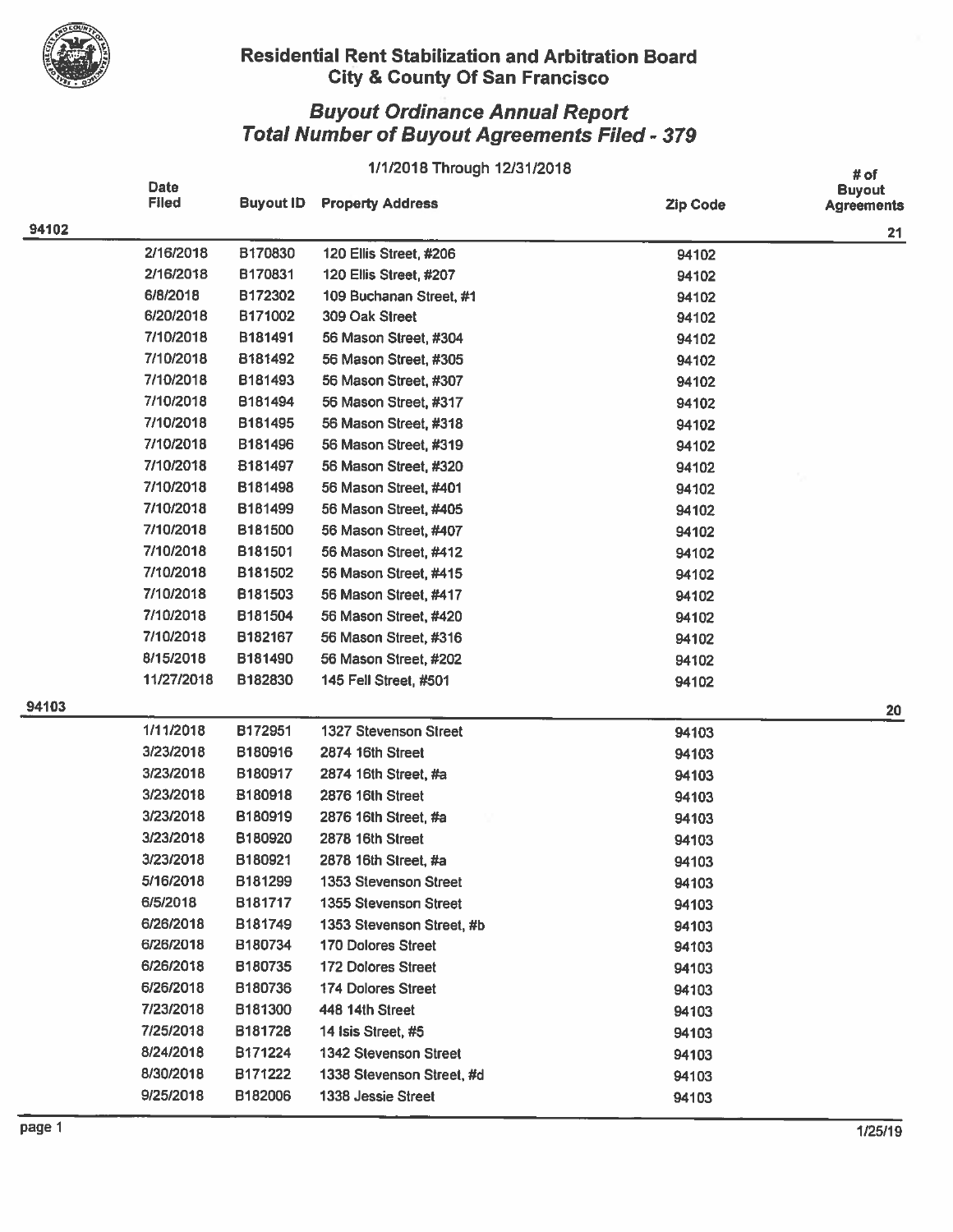

#### Residential Rent Stabilization and Arbitration Board  $\mathbb{V}$   $\qquad \qquad \mathbb{C}$ ity & County Of San Francisco

|       | 1/1/2018 Through 12/31/2018 |                  |                               | # of            |                                    |
|-------|-----------------------------|------------------|-------------------------------|-----------------|------------------------------------|
|       | <b>Date</b><br><b>Filed</b> | <b>Buyout ID</b> | <b>Property Address</b>       | <b>Zip Code</b> | <b>Buyout</b><br><b>Agreements</b> |
|       | 10/4/2018                   | B182778          | <b>108 Guerrero Street</b>    | 94103           |                                    |
|       | 12/4/2018                   | B182599          | 764 Natoma Street, #113       | 94103           |                                    |
| 94107 |                             |                  |                               |                 | 11                                 |
|       | 1/31/2018                   | B172956          | 416 Bryant Street             | 94107           |                                    |
|       | 2/1/2018                    | B171859          | 896 22nd Street               | 94107           |                                    |
|       | 4/27/2018                   | B180494          | 1025 De Haro Street           | 94107           |                                    |
|       | 5/1/2018                    | B180578          | <b>545 Connecticut Street</b> | 94107           |                                    |
|       | 5/9/2018                    | B180116          | 472 3rd Street, #room 4       | 94107           |                                    |
|       | 5/21/2018                   | B180056          | 509 Vermont Street, #a        | 94107           |                                    |
|       | 5/31/2018                   | B180668          | <b>362 Connecticut Street</b> | 94107           |                                    |
|       | 7/19/2018                   | B181227          | 946 De Haro Street            | 94107           |                                    |
|       | 7/30/2018                   | B182315          | 871 Rhode Island Street       | 94107           |                                    |
|       | 8/28/2018                   | B181983          | 923 Vermont Street            | 94107           |                                    |
|       | 10/31/2018                  | B182731          | 328 Pennsylvania Avenue, #4   | 94107           |                                    |
| 94108 |                             |                  |                               |                 | 3                                  |
|       | 1/10/2018                   | B172801          | 725 Pine Street, #308         | 94108           |                                    |
|       | 4/3/2018                    | B180504          | 124 Waverly Place, #312       | 94108           |                                    |
|       | 4/27/2018                   | B180582          | 1021 Washington Street        | 94108           |                                    |
| 94109 |                             |                  |                               |                 | 22                                 |
|       | 3/16/2018                   | B172919          | 1240 Jones Street             | 94109           |                                    |
|       | 3/20/2018                   | B180253          | 1730 Sacramento Street, #1    | 94109           |                                    |
|       | 3/28/2018                   | B172920          | 1242 Jones Street             | 94109           |                                    |
|       | 4/3/2018                    | B180118          | 2040 Franklin Street, #607    | 94109           |                                    |
|       | 4/16/2018                   | B180257          | 2743 Hyde Street              | 94109           |                                    |
|       | 5/7/2018                    | B180651          | 2040 Franklin Street, #1409   | 94109           |                                    |
|       | 5/16/2018                   | B173033          | 15 White Street               | 94109           |                                    |
|       | 5/16/2018                   | B173034          | 17 White Street               | 94109           |                                    |
|       | 5/23/2018                   | B180906          | 2415 Van Ness Avenue, #305    | 94109           |                                    |
|       | 5/25/2018                   | B180577          | 1559 Clay Street              | 94109           |                                    |
|       | 7/18/2018                   | B181731          | 493 Eddy Street, #501         | 94109           |                                    |
|       | 8/3/2018                    | B181752          | 744 Hyde Street               | 94109           |                                    |
|       | 8/9/2018                    | B182152          | 2700 Polk Street, #5          | 94109           |                                    |
|       | 8/14/2018                   | B181715          | 2040 Franklin Street, #804    | 94109           |                                    |
|       | 8/27/2018                   | B181933          | 774 Bay Street                | 94109           |                                    |
|       | 9/11/2018                   | B181751          | 2739 Hyde Street              | 94109           |                                    |
|       | 10/15/2018                  | B182298          | 631 O'farrell Street, #906    | 94109           |                                    |
|       | 10/22/2018                  | B182391          | 1516 Jones Street, #a         | 94109           |                                    |
|       | 11/7/2018                   | B182598          | 1800 Franklin Street, #408    | 94109           |                                    |
|       | 12/3/2018                   | B183252          | 980 Bush Street, #406         | 94109           |                                    |
|       | 12/13/2018                  | B182974          | 1474 Sacramento Street, #107  | 94109           |                                    |
|       |                             |                  |                               |                 |                                    |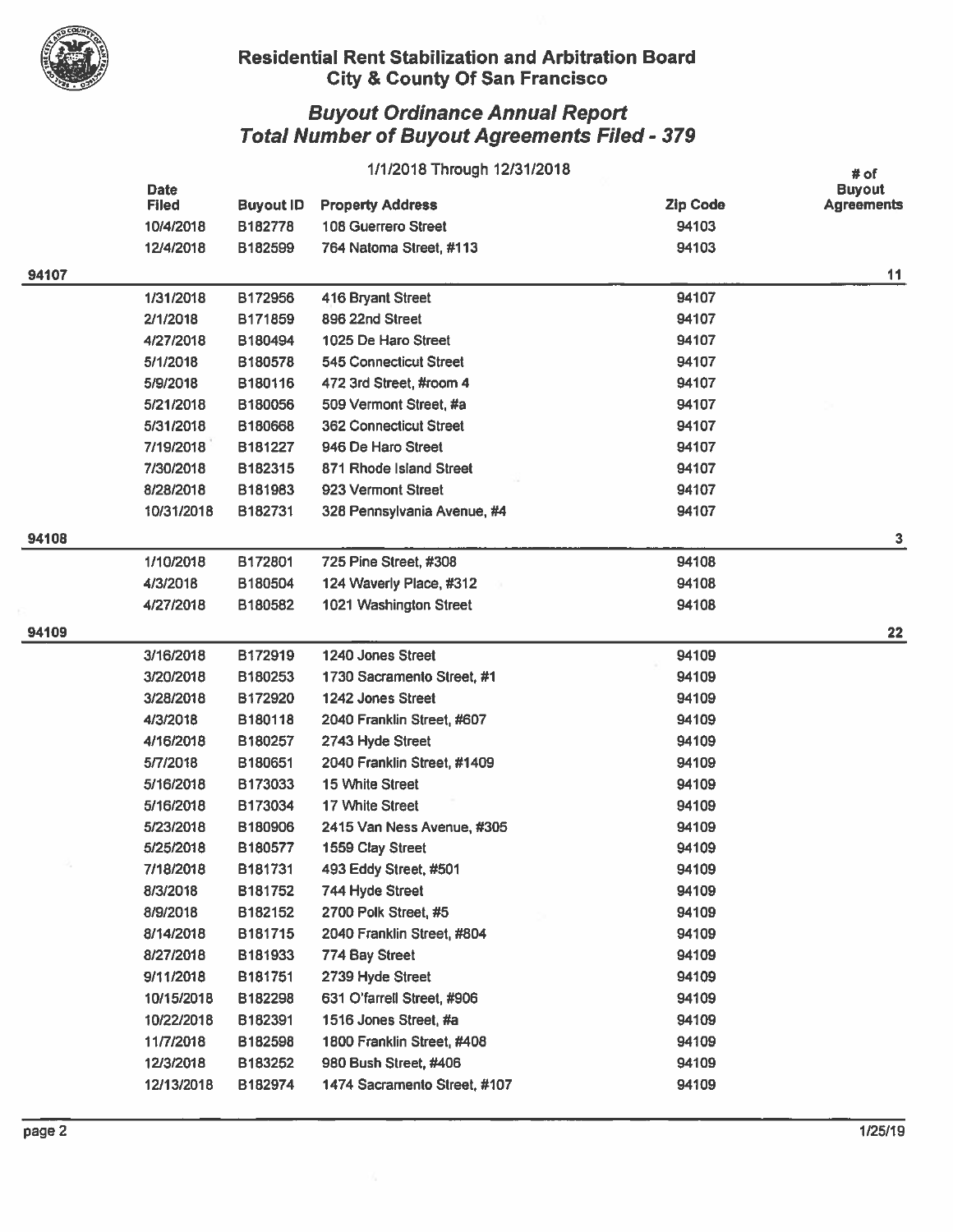

### Residential Rent Stabilization and Arbitration Board City & County Of San Francisco

|       | 1/1/2018 Through 12/31/2018 |                  |                                 |                 | # of                               |
|-------|-----------------------------|------------------|---------------------------------|-----------------|------------------------------------|
|       | Date<br><b>Filed</b>        | <b>Buyout ID</b> | <b>Property Address</b>         | <b>Zip Code</b> | <b>Buyout</b><br><b>Agreements</b> |
|       | 12/24/2018                  | B183030          | 1355 Pine Street, #5            | 94109           |                                    |
| 94110 |                             |                  |                                 |                 | 44                                 |
|       | 1/5/2018                    | B180046          | 2790 23rd Street                | 94110           |                                    |
|       | 1/9/2018                    | B171784          | 1326 Utah Street                | 94110           |                                    |
|       | 2/6/2018                    | B173049          | 3424 21st Street                | 94110           |                                    |
|       | 2/12/2018                   | B180354          | 2967 Mission Street, #a         | 94110           |                                    |
|       | 2/12/2018                   | B180355          | 2967 Mission Street, #b         | 94110           |                                    |
|       | 4/16/2018                   | B181219          | 2746 Folsom Street, #main House | 94110           |                                    |
|       | 4/24/2018                   | B171872          | 935 York Street, #a             | 94110           |                                    |
|       | 4/25/2018                   | B180652          | 3600 20th Street, #203          | 94110           |                                    |
|       | 5/3/2018                    | B181505          | <b>308 Crescent Avenue</b>      | 94110           |                                    |
|       | 5/25/2018                   | B180499          | 72 Mirabel Avenue, #1           | 94110           |                                    |
|       | 6/1/2018                    | B181039          | 833 Hampshire Street            | 94110           |                                    |
|       | 6/1/2018                    | B181130          | 831 Hampshire Street            | 94110           |                                    |
|       | 6/5/2018                    | B170613          | 333 San Jose Avenue             | 94110           |                                    |
|       | 6/20/2018                   | B181201          | 366 San Carlos Street           | 94110           |                                    |
|       | 6/27/2018                   | B173042          | 2944 24th Street                | 94110           |                                    |
|       | 7/5/2018                    | B181428          | 3009 Mission Street, #310       | 94110           |                                    |
|       | 7/31/2018                   | B181528          | 196 27th Street                 | 94110           |                                    |
|       | 8/3/2018                    | B180255          | 2814 Harrison Street            | 94110           |                                    |
|       | 8/3/2018                    | B182385          | 3661 19th Street, #202          | 94110           |                                    |
|       | 8/3/2018                    | B182386          | 3661 19th Street, #303          | 94110           |                                    |
|       | 8/6/2018                    | B181761          | 146 Coleridge Street            | 94110           |                                    |
|       | 8/22/2018                   | B182516          | 2746 Folsom Street, #b          | 94110           |                                    |
|       | 8/23/2018                   | B181716          | 2622 Bryant Street              | 94110           |                                    |
|       | 8/28/2018                   | B181992          | 3529 19th Street                | 94110           |                                    |
|       | 9/14/2018                   | B181769          | 3640 26th Street, #2            | 94110           |                                    |
|       | 9/18/2018                   | B181604          | 2434 24th Street                | 94110           |                                    |
|       | 9/21/2018                   | B182306          | 100 Richland Avenue, #102       | 94110           |                                    |
|       | 9/26/2018                   | B182380          | 3543 19th Street                | 94110           |                                    |
|       | 9/26/2018                   | B180113          | 953 Guerrero Street             | 94110           |                                    |
|       | 10/5/2018                   | B180810          | 928 Valencia Street, #3         | 94110           |                                    |
|       | 10/10/2018                  | B182055          | 1163 South Van Ness Avenue      | 94110           |                                    |
|       | 10/22/2018                  | B180669          | 2763 22nd Street                | 94110           |                                    |
|       | 10/26/2018                  | B182653          | 625 Guerrero Street, #10        | 94110           |                                    |
|       | 10/31/2018                  | B182444          | 188 Banks Street, #in-law Unit  | 94110           |                                    |
|       | 11/14/2018                  | B173038          | 2325 Mariposa Street            | 94110           |                                    |
|       | 11/26/2018                  | B182613          | 2818 Harrison Street            | 94110           |                                    |
|       | 11/27/2018                  | B152674          | 20 Precita Avenue, #a           | 94110           |                                    |
|       | 11/29/2018                  | B182975          | 945 Capp Street, #4             | 94110           |                                    |
|       | 11/30/2018                  | B180215          | 3532 23rd Street                | 94110           |                                    |
|       |                             |                  |                                 |                 |                                    |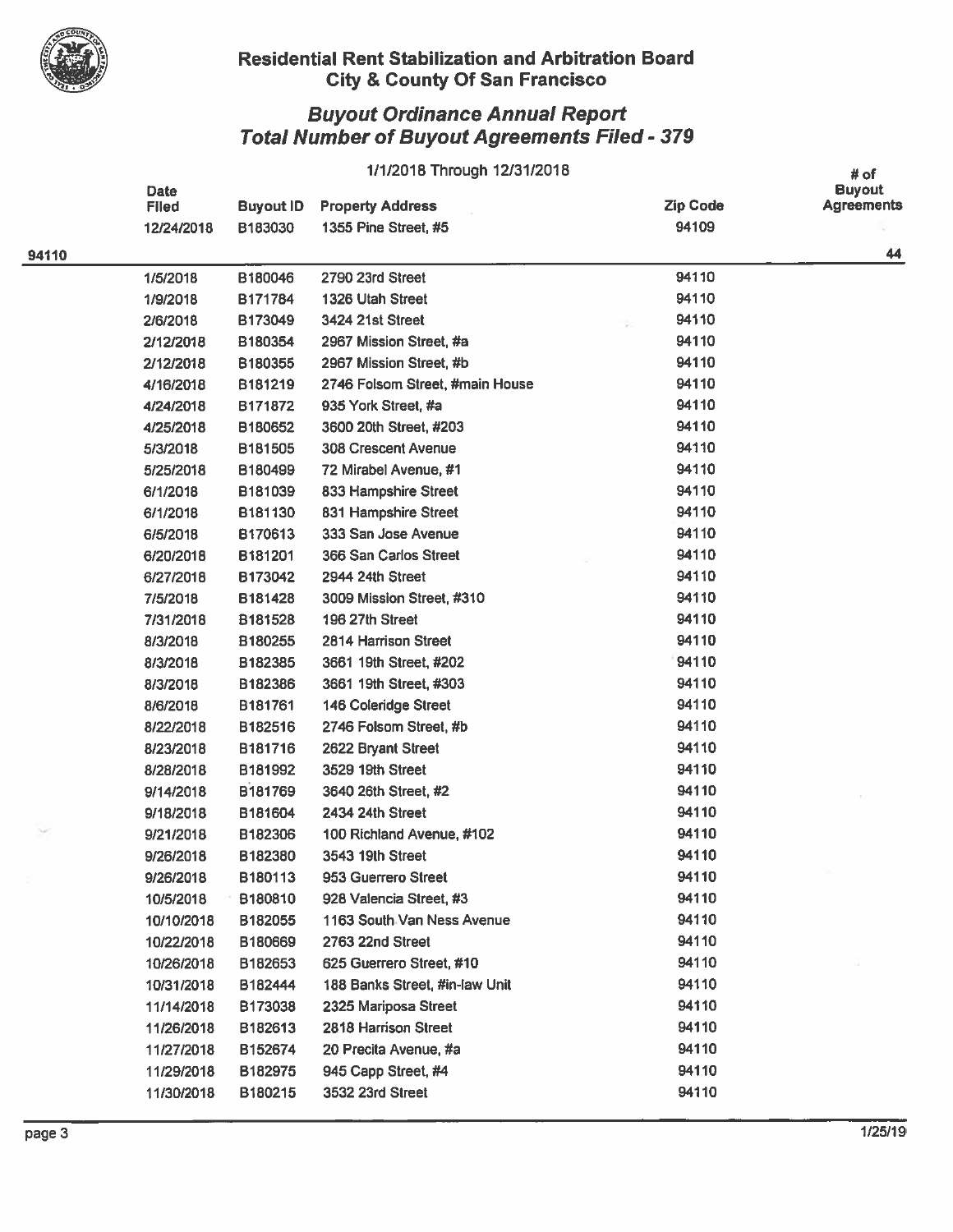

### Residential Rent Stabilization and Arbitration Board City & County Of San Francisco

|       | 1/1/2018 Through 12/31/2018 |                  |                                                         | # of            |                                    |
|-------|-----------------------------|------------------|---------------------------------------------------------|-----------------|------------------------------------|
|       | <b>Date</b><br><b>Filed</b> | <b>Buyout ID</b> | <b>Property Address</b>                                 | <b>Zip Code</b> | <b>Buyout</b><br><b>Agreements</b> |
|       | 12/3/2018                   | B162205          | 3337 22nd Street                                        | 94110           |                                    |
|       | 12/4/2018                   | B182645          | 1371 Alabama Street                                     | 94110           |                                    |
|       | 12/11/2018                  | B182057          | 1163 South Van Ness Avenue, #1/2                        | 94110           |                                    |
|       | 12/12/2018                  | B182019          | 402 Prentiss Street                                     | 94110           |                                    |
|       | 12/19/2018                  | B182056          | 1163 South Van Ness Avenue, #a                          | 94110           |                                    |
| 94112 |                             |                  |                                                         |                 | 37                                 |
|       | 1/8/2018                    | B183392          | 205 Summit Street                                       | 94112           |                                    |
|       | 1/17/2018                   | B172199          | 1252 Alemany Boulevard, #upper Unit                     | 94112           |                                    |
|       | 1/17/2018                   | B173039          | 147 Maynard Street                                      | 94112           |                                    |
|       | 4/2/2018                    | B180352          | 773 Huron Avenue                                        | 94112           |                                    |
|       | 4/9/2018                    | B180048          | 630 Mount Vernon Avenue, #second Bedroom                | 94112           |                                    |
|       | 4/18/2018                   | B181223          | 2654 San Jose Avenue, #lower Unit                       | 94112           |                                    |
|       | 4/19/2018                   | B170756          | 1969 San Jose Avenue                                    | 94112           |                                    |
|       | 4/19/2018                   | B170758          | 1969 San Jose Avenue                                    | 94112           |                                    |
|       | 5/31/2018                   | B181620          | 170 Whipple Avenue, #lower Unit                         | 94112           |                                    |
|       | 5/31/2018                   | B181720          | 77 San Jacinto Way                                      | 94112           |                                    |
|       | 6/13/2018                   | B181026          | 700 London Street, #upper                               | 94112           |                                    |
|       | 6/15/2018                   | B181830          | <b>147 Maynard Street</b>                               | 94112           |                                    |
|       | 6/22/2018                   | B181199          | 155 Wood Street, #a                                     | 94112           |                                    |
|       | 6/26/2018                   | B180903          | 550 Flood Avenue                                        | 94112           |                                    |
|       | 7/6/2018                    | B181427          | 948 Huron Avenue, #a                                    | 94112           |                                    |
|       | 7/11/2018                   | B182021          | 550 Flood Avenue                                        | 94112           |                                    |
|       | 7/12/2018                   | B180211          | 566 London Street                                       | 94112           |                                    |
|       | 7/19/2018                   | B181718          | 654 Lisbon Street, #(one Room & Use Of Common<br>Areas) | 94112           |                                    |
|       | 8/3/2018                    | B170755          | 1969 San Jose Avenue                                    | 94112           |                                    |
|       | 8/3/2018                    | B170757          | 1969 San Jose Avenue                                    | 94112           |                                    |
|       | 8/3/2018                    | B170760          | 1969 San Jose Avenue                                    | 94112           |                                    |
|       | 8/3/2018                    | B182409          | 1969 San Jose Avenue                                    | 94112           |                                    |
|       | 8/7/2018                    | B182388          | 550 Flood Avenue                                        | 94112           |                                    |
|       | 8/22/2018                   | B181871          | 82 Saint Mary's Avenue                                  | 94112           |                                    |
|       | 8/22/2018                   | B181872          | 82 Saint Mary's Avenue, #a                              | 94112           |                                    |
|       | 9/10/2018                   | B181856          | 4 College Terrace                                       | 94112           |                                    |
|       | 9/14/2018                   | B182638          | 1431 8th Avenue                                         | 94112           |                                    |
|       | 9/26/2018                   | B181985          | 399 Ellington Avenue                                    | 94112           |                                    |
|       | 10/12/2018                  | B182771          | 92 Ottawa Avenue, #lower                                | 94112           |                                    |
|       | 10/26/2018                  | B182060          | 948 Huron Avenue                                        | 94112           |                                    |
|       | 10/30/2018                  | B182507          | 272 Guttenberg Street, #lower Level Unit                | 94112           |                                    |
|       | 11/6/2018                   | B181609          | 8 Navajo Avenue                                         | 94112           |                                    |
|       | 11/9/2018                   | B182643          | 2577 San Jose Avenue                                    | 94112           |                                    |
|       | 11/14/2018                  | B182417          | 288 Thrift Street                                       | 94112           |                                    |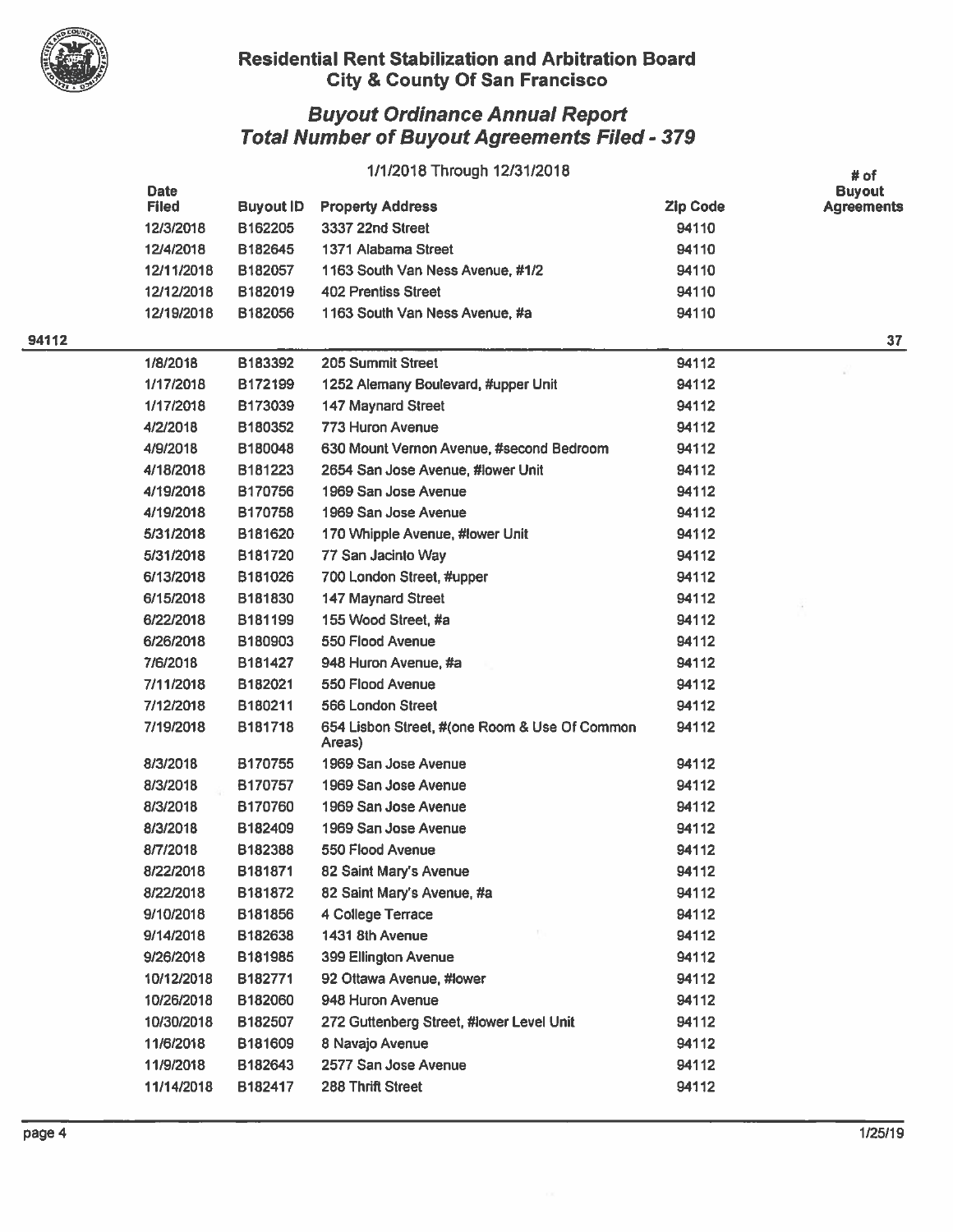

#### Residential Rent Stabilization and Arbitration Board ity & County Of San Francisco

|       | 1/1/2018 Through 12/31/2018 |                  |                                         |          |                                            |
|-------|-----------------------------|------------------|-----------------------------------------|----------|--------------------------------------------|
|       | Date<br><b>Filed</b>        | <b>Buyout ID</b> | <b>Property Address</b>                 | Zip Code | # of<br><b>Buyout</b><br><b>Agreements</b> |
|       | 11/30/2018                  | B182005          | 47 Stoneyford Avenue, #lower Front Unit | 94112    |                                            |
|       | 12/4/2018                   | B180110          | 679 Athens Street                       | 94112    |                                            |
|       | 12/31/2018                  | B182691          | 94 Ney Street, #upstairs                | 94112    |                                            |
| 94114 |                             |                  |                                         |          | 21                                         |
|       | 1/4/2018                    | B172791          | 14 Walter Street                        | 94114    |                                            |
|       | 2/2/2018                    | B161590          | 17 Chattanooga Street                   | 94114    |                                            |
|       | 2/8/2018                    | B172806          | 4781 18th Street                        | 94114    |                                            |
|       | 3/1/2018                    | B172957          | <b>732 Clipper Street</b>               | 94114    |                                            |
|       | 3/6/2018                    | B180122          | 801 Sanchez Street                      | 94114    |                                            |
|       | 3/13/2018                   | B180061          | <b>9 Hattie Street</b>                  | 94114    |                                            |
|       | 3/28/2018                   | B172797          | 275 Castro Street                       | 94114    |                                            |
|       | 4/2/2018                    | B180502          | 310 Eureka Street                       | 94114    |                                            |
|       | 4/5/2018                    | B172398          | 2 Rayburn Street                        | 94114    |                                            |
|       | 4/5/2018                    | B172399          | 485 Liberty Street                      | 94114    |                                            |
|       | 5/15/2018                   | B180670          | 426 Alvarado Street                     | 94114    |                                            |
|       | 5/15/2018                   | B172131          | 517 Sanchez Street                      | 94114    |                                            |
|       | 5/24/2018                   | B172391          | 43 Noe Street, #a                       | 94114    |                                            |
|       | 6/5/2018                    | B171103          | 556 Sanchez Street, #a                  | 94114    |                                            |
|       | 6/8/2018                    | B173035          | 490 Sanchez Street, #4                  | 94114    |                                            |
|       | 6/20/2018                   | B180910          | 501 Roosevelt Way                       | 94114    |                                            |
|       | 7/5/2018                    | B180206          | <b>168 Corbett Avenue</b>               | 94114    |                                            |
|       | 7/24/2018                   | B181748          | 20 Hancock Street                       | 94114    |                                            |
|       | 8/6/2018                    | B180497          | <b>17 States Street</b>                 | 94114    |                                            |
|       | 11/18/2018                  | B180498          | 17 States Street, #a                    | 94114    |                                            |
|       | 12/5/2018                   | B183228          | 138 Noe Street, #a                      | 94114    |                                            |
| 94115 |                             |                  |                                         |          | 17 <sub>1</sub>                            |
|       | 1/5/2018                    | B172676          | 1529 Golden Gate Avenue                 | 94115    |                                            |
|       | 2/2/2018                    | B173113          | 1608 Lyon Street, #a                    | 94115    |                                            |
|       | 2/12/2018                   | B172918          | 2212 Pine Street, #1/2                  | 94115    |                                            |
|       | 3/27/2018                   | B180925          | 2920 Pine Street                        | 94115    |                                            |
|       | 4/9/2018                    | B170339          | 2364 Pacific Avenue, #4                 | 94115    |                                            |
|       | 4/20/2018                   | B181289          | 1819 Golden Gate Avenue, #4             | 94115    |                                            |
|       | 4/26/2018                   | B180409          | 2638 Post Street, #lower Unit           | 94115    |                                            |
|       | 5/14/2018                   | B171927          | 40 Inca Lane, #4                        | 94115    |                                            |
|       | 5/15/2018                   | B180427          | 2554 Pine Street                        | 94115    |                                            |
|       | 7/13/2018                   | B182062          | <b>1849 Mcallister Street</b>           | 94115    |                                            |
|       | 7/17/2018                   | B180809          | 2210 Jackson Street, #301               | 94115    |                                            |
|       | 7/23/2018                   | B180893          | 2646 California Street, #a              | 94115    |                                            |
|       | 8/17/2018                   | B182441          | 2269 Sacramento Street, #7              | 94115    |                                            |
|       | 8/29/2018                   | B181854          | 2911 California Street                  | 94115    |                                            |
|       | 9/10/2018                   | B181754          | 2365 O'farrell Street, #7               | 94115    |                                            |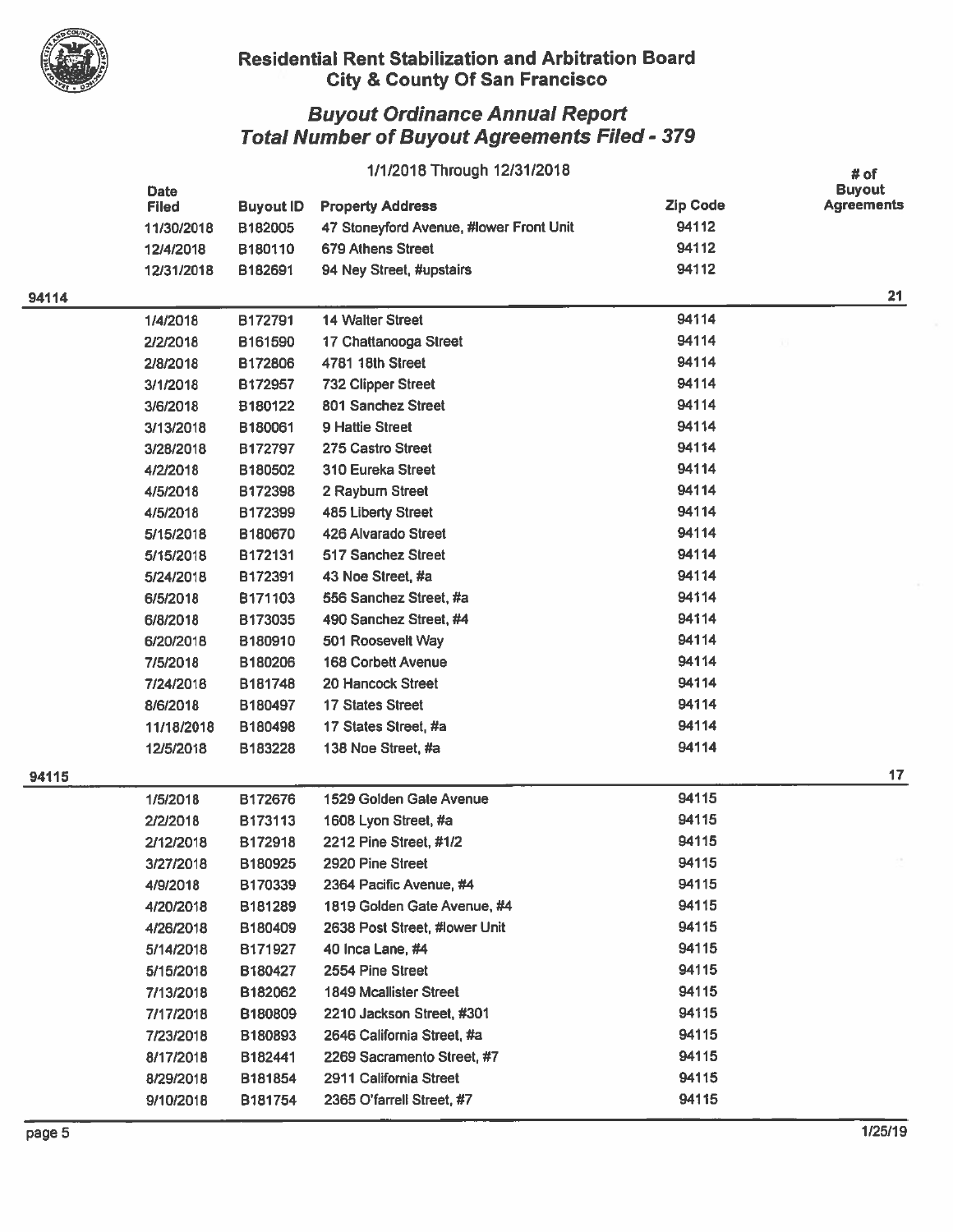

## Residential Rent Stabilization and Arbitration Board ity & County Of San Francisco

|       | 1/1/2018 Through 12/31/2018 |                  |                                             |                 | # of              |
|-------|-----------------------------|------------------|---------------------------------------------|-----------------|-------------------|
|       | <b>Date</b>                 |                  |                                             |                 | <b>Buyout</b>     |
|       | <b>Filed</b>                | <b>Buyout ID</b> | <b>Property Address</b>                     | <b>Zip Code</b> | <b>Agreements</b> |
|       | 10/11/2018                  | B171321          | 3099 Washington Street, #18                 | 94115           |                   |
|       | 12/24/2018                  | B183433          | 3007 California Street, #a (aka Lower Unit) | 94115           |                   |
| 94116 |                             |                  |                                             |                 | 16                |
|       | 1/17/2018                   | B172286          | 2007 47th Avenue                            | 94116           |                   |
|       | 3/6/2018                    | B172910          | 2319 37th Avenue                            | 94116           |                   |
|       | 3/20/2018                   | B173031          | 1938 18th Avenue, #upper Unit               | 94116           |                   |
|       | 4/9/2018                    | B180356          | 2214 47th Avenue                            | 94116           |                   |
|       | 4/16/2018                   | B180256          | 99 Cragmont Avenue                          | 94116           |                   |
|       | 4/18/2018                   | B181229          | <b>1942 Vicente Street</b>                  | 94116           |                   |
|       | 4/24/2018                   | B173032          | 1938 18th Avenue, #in-law                   | 94116           |                   |
|       | 6/11/2018                   | B180214          | 2415 45th Avenue                            | 94116           |                   |
|       | 6/13/2018                   | B172402          | 1926 19th Avenue                            | 94116           |                   |
|       | 9/5/2018                    | B180353          | 2027 43rd Avenue                            | 94116           |                   |
|       | 10/31/2018                  | B182594          | 2278 29th Avenue                            | 94116           |                   |
|       | 11/2/2018                   | B183044          | 2131 Rivera Street                          | 94116           |                   |
|       | 11/27/2018                  | B180663          | 2450 30th Avenue                            | 94116           |                   |
|       | 11/29/2018                  | B183243          | 345 Rivera Street                           | 94116           |                   |
|       | 12/10/2018                  | B182739          | 2651 44th Avenue                            | 94116           |                   |
|       | 12/31/2018                  | B163724          | 2566 33rd Avenue                            | 94116           |                   |
| 94117 |                             |                  |                                             |                 | 28                |
|       | 1/2/2018                    | B172300          | <b>709 Central Avenue</b>                   | 94117           |                   |
|       | 1/5/2018                    | B160889          | 127 Belvedere Street, #a                    | 94117           |                   |
|       | 1/29/2018                   | B172909          | 908 Stanyan Street, #b                      | 94117           |                   |
|       | 2/12/2018                   | B180430          | 228 Carl Street                             | 94117           |                   |
|       | 2/16/2018                   | B172530          | 523 Pierce Street                           | 94117           |                   |
|       | 3/13/2018                   | B180743          | 272 Downey Street                           | 94117           |                   |
|       | 4/2/2018                    | B172083          | 1563 Fulton Street                          | 94117           |                   |
|       | 4/3/2018                    | B180119          | 1927 Page Street                            | 94117           |                   |
|       | 4/23/2018                   | B181298          | 161 Divisadero Street, #studio              | 94117           |                   |
|       | 5/7/2018                    | B172677          | <b>451 Frederick Street</b>                 | 94117           |                   |
|       | 5/21/2018                   | B181423          | 45 Belvedere Street                         | 94117           |                   |
|       | 5/21/2018                   | B180204          | 99 Carmelita Street                         | 94117           |                   |
|       | 6/29/2018                   | B180503          | <b>75 Carl Street</b>                       | 94117           |                   |
|       | 8/2/2018                    | B181412          | 1967 Hayes Street                           | 94117           |                   |
|       | 8/8/2018                    | B180421          | 1810 Page Street                            | 94117           |                   |
|       | 8/9/2018                    | B181763          | 2005 Fulton Street                          | 94117           |                   |
|       | 9/4/2018                    | B180327          | 1290 Grove Street, #201                     | 94117           |                   |
|       | 9/4/2018                    | B180328          | 1290 Grove Street, #203                     | 94117           |                   |
|       | 9/4/2018                    | B180338          | 1290 Grove Street, #501                     | 94117           |                   |
|       | 9/7/2018                    | B170733          | 643 Webster Street, #9                      | 94117           |                   |
|       | 9/12/2018                   | B171332          | 619 Clayton Street, #1                      | 94117           |                   |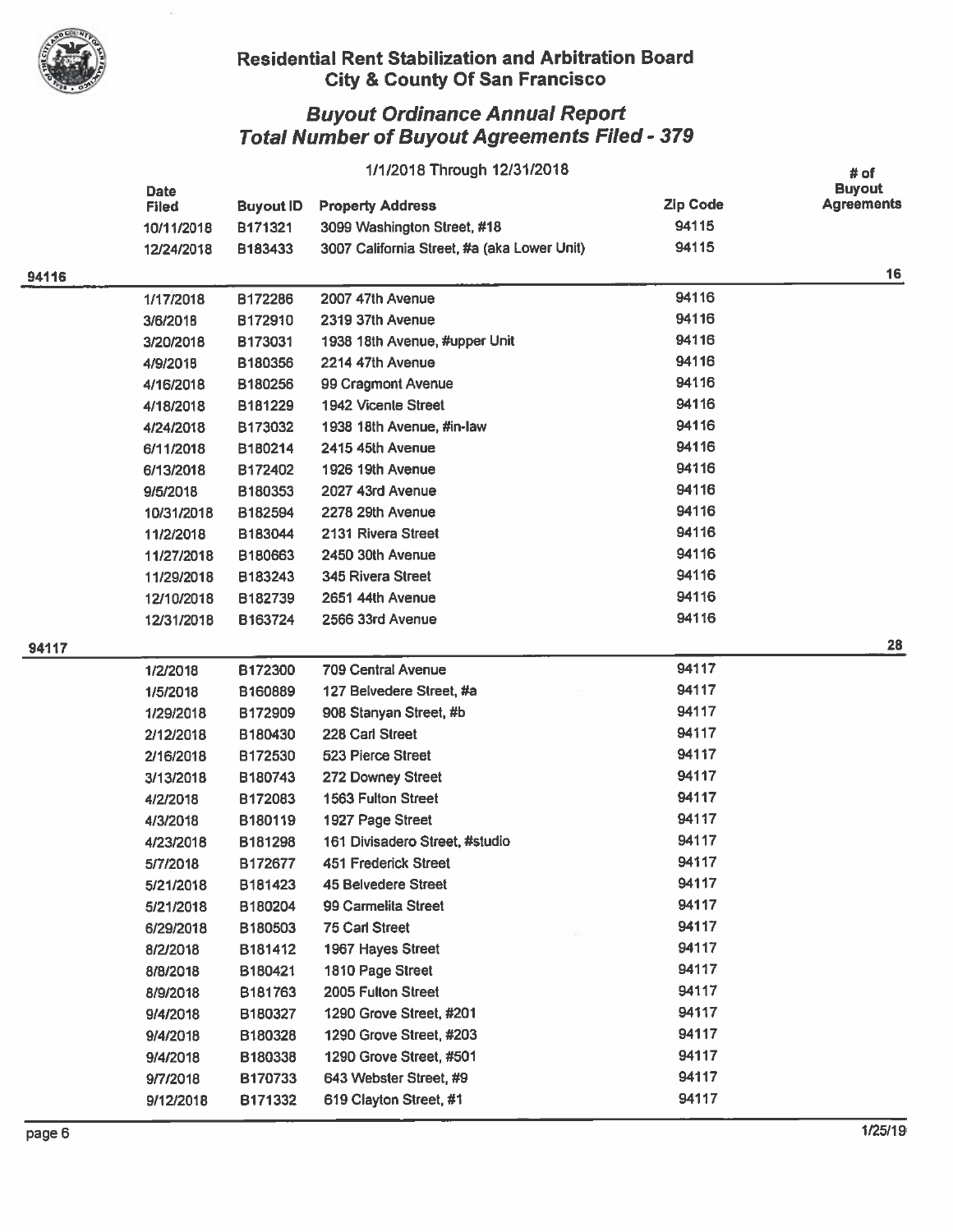

## Residential Rent Stabilization and Arbitration Board . City & County Of San Francisco

|       |              |                     | 1/1/2018 Through 12/31/2018          |                 | # of              |
|-------|--------------|---------------------|--------------------------------------|-----------------|-------------------|
|       | <b>Date</b>  |                     |                                      |                 | <b>Buyout</b>     |
|       | <b>Filed</b> | <b>Buyout ID</b>    | <b>Property Address</b>              | <b>Zip Code</b> | <b>Agreements</b> |
|       | 9/19/2018    | B182178             | 203 Divisadero Street                | 94117           |                   |
|       | 10/4/2018    | B170764             | 748 Page Street, #9                  | 94117           |                   |
|       | 10/9/2018    | B171741             | 1 Scott Street, #4                   | 94117           |                   |
|       | 10/16/2018   | B171352             | 533 Clayton Street, #a               | 94117           |                   |
|       | 12/3/2018    | B181876             | 1176 Fulton Street                   | 94117           |                   |
|       | 12/4/2018    | B182011             | 158 Beulah Street                    | 94117           |                   |
|       | 12/17/2018   | B181875             | 1174 Fulton Street                   | 94117           |                   |
| 94118 |              |                     |                                      |                 | 23                |
|       | 1/4/2018     | B180041             | 692 15th Avenue                      | 94118           |                   |
|       | 1/12/2018    | B171995             | 327 5th Avenue, #2                   | 94118           |                   |
|       | 1/22/2018    | B172800             | 3938 Washington Street               | 94118           |                   |
|       | 4/2/2018     | B173020             | 2230 Turk Street, #3                 | 94118           |                   |
|       | 4/9/2018     | B172301             | 782 15th Avenue, #a (aka Lower Unit) | 94118           |                   |
|       | 4/18/2018    | B181230             | 4440 California Street, #2           | 94118           |                   |
|       | 5/1/2018     | B180187             | 659 14th Avenue                      | 94118           |                   |
|       | 5/1/2018     | B180189             | 661 14th Avenue, #a                  | 94118           |                   |
|       | 5/4/2018     | B180349             | 458 9th Avenue, #e                   | 94118           |                   |
|       | 6/18/2018    | B180913             | 581 14th Avenue, #10                 | 94118           |                   |
|       | 6/21/2018    | B180500             | 449 14th Avenue                      | 94118           |                   |
|       | 6/28/2018    | B181974             | 768 6th Avenue                       | 94118           |                   |
|       | 7/3/2018     | B181531             | 190 Arguello Boulevard, #1           | 94118           |                   |
|       | 7/9/2018     | B180924             | 63 Palm Avenue, #4                   | 94118           |                   |
|       | 8/2/2018     | B181746             | 206 3rd Avenue                       | 94118           |                   |
|       | 8/13/2018    | B172799             | 3940 Washington Street               | 94118           |                   |
|       | 8/14/2018    | B180650             | 327 5th Avenue, #4                   | 94118           |                   |
|       | 8/21/2018    | B180649             | 327 5th Avenue, #3                   | 94118           |                   |
|       | 8/24/2018    | B172057             | 759 6th Avenue, #5                   | 94118           |                   |
|       | 9/6/2018     | B161101             | 628 9th Avenue                       | 94118           |                   |
|       | 10/4/2018    | B180748             | 626 9th Avenue                       | 94118           |                   |
|       | 10/18/2018   | B180203             | 148 8th Avenue                       | 94118           |                   |
|       | 11/7/2018    | B182301             | 827 Arguello Boulevard               | 94118           |                   |
| 94121 |              |                     |                                      |                 | 15                |
|       | 1/30/2018    | B172870             | 357 26th Avenue, #1                  | 94121           |                   |
|       | 3/5/2018     | B180252             | 871 26th Avenue                      | 94121           |                   |
|       | 3/19/2018    | B180207             | 263 19th Avenue                      | 94121           |                   |
|       | 4/3/2018     | B <sub>181109</sub> | 466 32nd Avenue                      | 94121           |                   |
|       | 4/11/2018    | B172602             | 875 30th Avenue                      | 94121           |                   |
|       | 4/25/2018    | B172871             | 357 26th Avenue, #2                  | 94121           |                   |
|       | 6/1/2018     | B172456             | 787 39th Avenue                      | 94121           |                   |
|       | 7/5/2018     | B181995             | 44 Seal Rock Drive                   | 94121           |                   |
|       | 8/14/2018    | B181727             | 5600 Fulton Street                   | 94121           |                   |
|       |              |                     |                                      |                 |                   |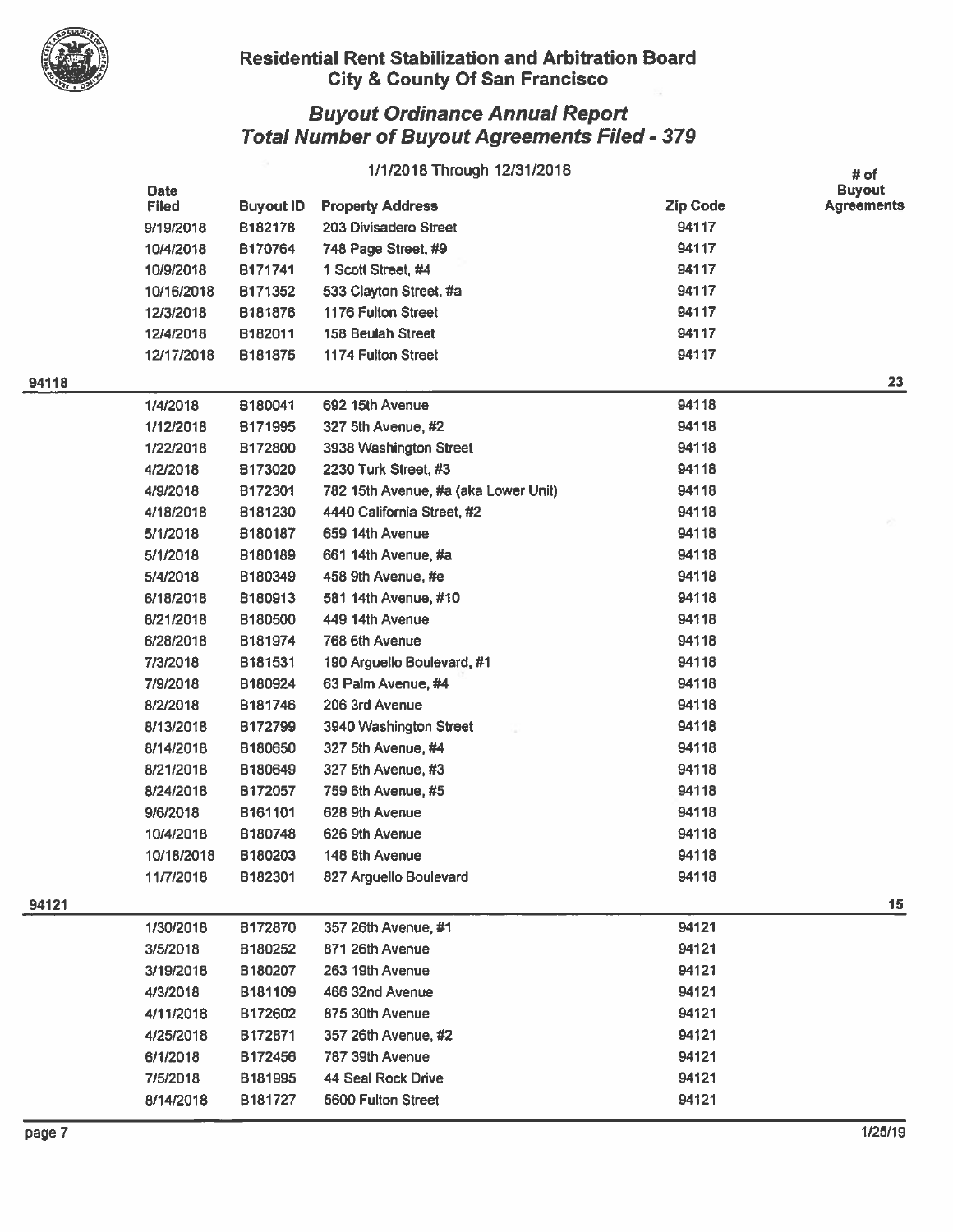

## Residential Rent Stabilization and Arbitration Board V City & County Of San Francisco

|       | 1/1/2018 Through 12/31/2018 |                  |                               |                 |                                            |
|-------|-----------------------------|------------------|-------------------------------|-----------------|--------------------------------------------|
|       | Date<br><b>Filed</b>        | <b>Buyout ID</b> | <b>Property Address</b>       | <b>Zip Code</b> | # of<br><b>Buyout</b><br><b>Agreements</b> |
|       | 8/29/2018                   | B170652          | 134 17th Avenue               | 94121           |                                            |
|       | 10/9/2018                   | B181418          | 790 46th Avenue               | 94121           |                                            |
|       | 10/29/2018                  | B182916          | 706 30th Avenue, #lower       | 94121           |                                            |
|       | 10/31/2018                  | B182316          | 707 42nd Avenue               | 94121           |                                            |
|       | 12/14/2018                  | B180915          | 1729 Balboa Street, #a        | 94121           |                                            |
|       | 12/19/2018                  | B182928          | 481 17th Avenue               | 94121           |                                            |
| 94122 |                             |                  |                               |                 | 24                                         |
|       | 1/26/2018                   | B172453          | 1226 Ortega Street            | 94122           |                                            |
|       | 2/26/2018                   | B172544          | 432 Hugo Street               | 94122           |                                            |
|       | 4/4/2018                    | B171936          | 1519 29th Avenue, #lower Unit | 94122           |                                            |
|       | 4/10/2018                   | B180258          | 1222 35th Avenue              | 94122           |                                            |
|       | 4/24/2018                   | B180574          | 1459 41st Avenue              | 94122           |                                            |
|       | 4/25/2018                   | B180115          | 1851 14th Avenue, #top Floor  | 94122           |                                            |
|       | 5/7/2018                    | B173128          | 1347 3rd Avenue               | 94122           |                                            |
|       | 6/1/2018                    | B181732          | 209 Lincoln Way, #6           | 94122           |                                            |
|       | 6/11/2018                   | B180507          | 1890 43rd Avenue              | 94122           |                                            |
|       | 6/13/2018                   | B181780          | 209 Lincoln Way, #2           | 94122           |                                            |
|       | 6/13/2018                   | B181781          | 209 Lincoln Way, #8           | 94122           |                                            |
|       | 6/14/2018                   | B181823          | 1420 6th Avenue, #d           | 94122           |                                            |
|       | 6/21/2018                   | B180662          | 1205 31st Avenue              | 94122           |                                            |
|       | 7/9/2018                    | B180911          | 1335 5th Avenue               | 94122           |                                            |
|       | 7/9/2018                    | B180912          | 1337 5th Avenue               | 94122           |                                            |
|       | 7/19/2018                   | B182156          | 209 Lincoln Way, #1           | 94122           |                                            |
|       | 7/23/2018                   | B180132          | 1210 6th Avenue               | 94122           |                                            |
|       | 9/11/2018                   | B182619          | 1691 22nd Avenue              | 94122           |                                            |
|       | 9/28/2018                   | B181825          | 2621 Kirkham Street           | 94122           |                                            |
|       | 10/5/2018                   | B182393          | 1374 46th Avenue, #downstairs | 94122           |                                            |
|       | 10/30/2018                  | B182582          | 1327 5th Avenue               | 94122           |                                            |
|       | 11/6/2018                   | B182630          | 1392 La Playa, #lower Unit    | 94122           |                                            |
|       | 11/8/2018                   | B182689          | 1779 29th Avenue              | 94122           |                                            |
|       | 12/4/2018                   | B182442          | 1862 34th Avenue              | 94122           |                                            |
| 94123 |                             |                  |                               |                 | 14                                         |
|       | 1/3/2018                    | B172673          | 2941 Broderick Street         | 94123           |                                            |
|       | 2/23/2018                   | B153322          | 1667 Green Street, #101       | 94123           |                                            |
|       | 3/7/2018                    | B172531          | 1690 Beach Street, #303       | 94123           |                                            |
|       | 4/2/2018                    | B172671          | 2455 Union Street, #203       | 94123           |                                            |
|       | 5/16/2018                   | B181594          | 3155 Broderick Street, #104   | 94123           |                                            |
|       | 6/26/2018                   | B181424          | 2072 Green Street             | 94123           |                                            |
|       | 7/23/2018                   | B181404          | 2608 Octavia Street           | 94123           |                                            |
|       | 8/3/2018                    | B170738          | 2942 Franklin Street, #1      | 94123           |                                            |
|       | 8/13/2018                   | B171760          | 1557 Francisco Street         | 94123           |                                            |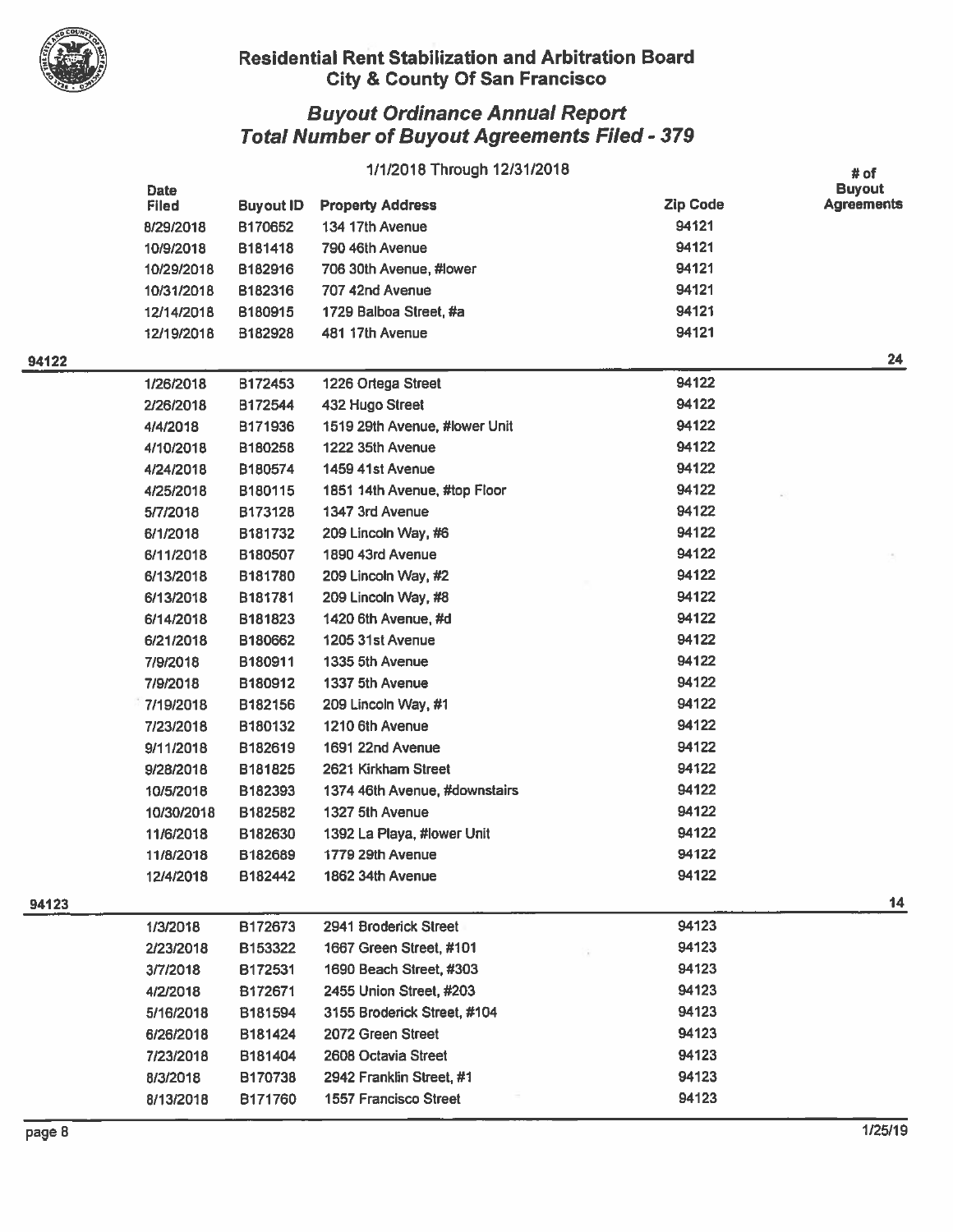

## Residential Rent Stabilization and Arbitration Board ity & County Of San Francisco

|       |                             |                  | 1/1/2018 Through 12/31/2018       |                 | $#$ of                             |
|-------|-----------------------------|------------------|-----------------------------------|-----------------|------------------------------------|
|       | <b>Date</b><br><b>Filed</b> | <b>Buyout ID</b> | <b>Property Address</b>           | <b>Zip Code</b> | <b>Buyout</b><br><b>Agreements</b> |
|       | 8/24/2018                   | B170321          | 1895 Lombard Street, #3           | 94123           |                                    |
|       | 10/3/2018                   | B182007          | 2424 Gough Street, #c             | 94123           |                                    |
|       | 10/10/2018                  | B182831          | 499 Marina Boulevard, #304        | 94123           |                                    |
|       | 10/25/2018                  | B181969          | 34 Rico Way                       | 94123           |                                    |
|       | 12/18/2018                  | B182748          | 2855 Pierce Street, #3            | 94123           |                                    |
| 94124 |                             |                  |                                   |                 | 8                                  |
|       | 1/22/2018                   | B173037          | 1917 Oakdale Avenue, #e           | 94124           |                                    |
|       | 1/29/2018                   | B173029          | 31 Exeter Street                  | 94124           |                                    |
|       | 3/13/2018                   | B180039          | 994 Le Conte Avenue               | 94124           |                                    |
|       | 6/25/2018                   | B172720          | 220 Topeka Avenue, #lower Unit    | 94124           |                                    |
|       | 7/23/2018                   | B181592          | 1620 La Salle Avenue              | 94124           |                                    |
|       | 8/21/2018                   | B181120          | 85 Carr Street                    | 94124           |                                    |
|       | 9/24/2018                   | B181529          | 1175 Fitzgerald Avenue            | 94124           |                                    |
|       | 11/14/2018                  | B182631          | 1275 Quesada Avenue, #one Bedroom | 94124           |                                    |
| 94127 |                             |                  |                                   |                 | 7                                  |
|       | 5/14/2018                   | B181211          | <b>739 Foerster Street</b>        | 94127           |                                    |
|       | 6/1/2018                    | B180666          | 370 Melrose Avenue                | 94127           |                                    |
|       | 6/5/2018                    | B180640          | 415 Monterey Boulevard            | 94127           |                                    |
|       | 6/27/2018                   | B172804          | 9 Vasquez Avenue, #in-law Unit    | 94127           |                                    |
|       | 8/16/2018                   | B181621          | 20 Entrada Court                  | 94127           |                                    |
|       | 11/5/2018                   | B182588          | 714 Monterey Boulevard, #b3       | 94127           |                                    |
|       | 11/9/2018                   | B182586          | 714 Monterey Boulevard, #a3       | 94127           |                                    |
| 94131 |                             |                  |                                   |                 | 21                                 |
|       | 1/25/2018                   | B172721          | 216 Monterey Boulevard            | 94131           |                                    |
|       | 1/30/2018                   | B171864          | 2780 Diamond Street               | 94131           |                                    |
|       | 2/21/2018                   | B172915          | 617 Bosworth Street               | 94131           |                                    |
|       | 3/2/2018                    | B173041          | 120 Day Street                    | 94131           |                                    |
|       | 4/20/2018                   | B180516          | 163 Skyview Way                   | 94131           |                                    |
|       | 5/14/2018                   | B172369          | 1574 Church Street, #3            | 94131           |                                    |
|       | 5/14/2018                   | B172370          | 1574 Church Street, #4            | 94131           |                                    |
|       | 5/14/2018                   | B172371          | 1574 Church Street, #5            | 94131           |                                    |
|       | 6/6/2018                    | B181204          | 340 Warren Drive, #bedroom D      | 94131           |                                    |
|       | 6/22/2018                   | B181311          | 5517 Diamond Heights Boulevard    | 94131           |                                    |
|       | 6/27/2018                   | B181530          | 368 Day Street                    | 94131           |                                    |
|       | 6/28/2018                   | B181212          | 319 Chenery Street                | 94131           |                                    |
|       | 7/5/2018                    | B181296          | 350 Chenery Street                | 94131           |                                    |
|       | 8/16/2018                   | B182418          | 683 28th Street                   | 94131           |                                    |
|       | 9/10/2018                   | B172368          | 1574 Church Street, #1            | 94131           |                                    |
|       | 9/24/2018                   | B181979          | 970 Burnett Avenue                | 94131           |                                    |
|       | 10/29/2018                  | B182052          | 23 Laidley Street                 | 94131           |                                    |
|       |                             |                  |                                   |                 |                                    |